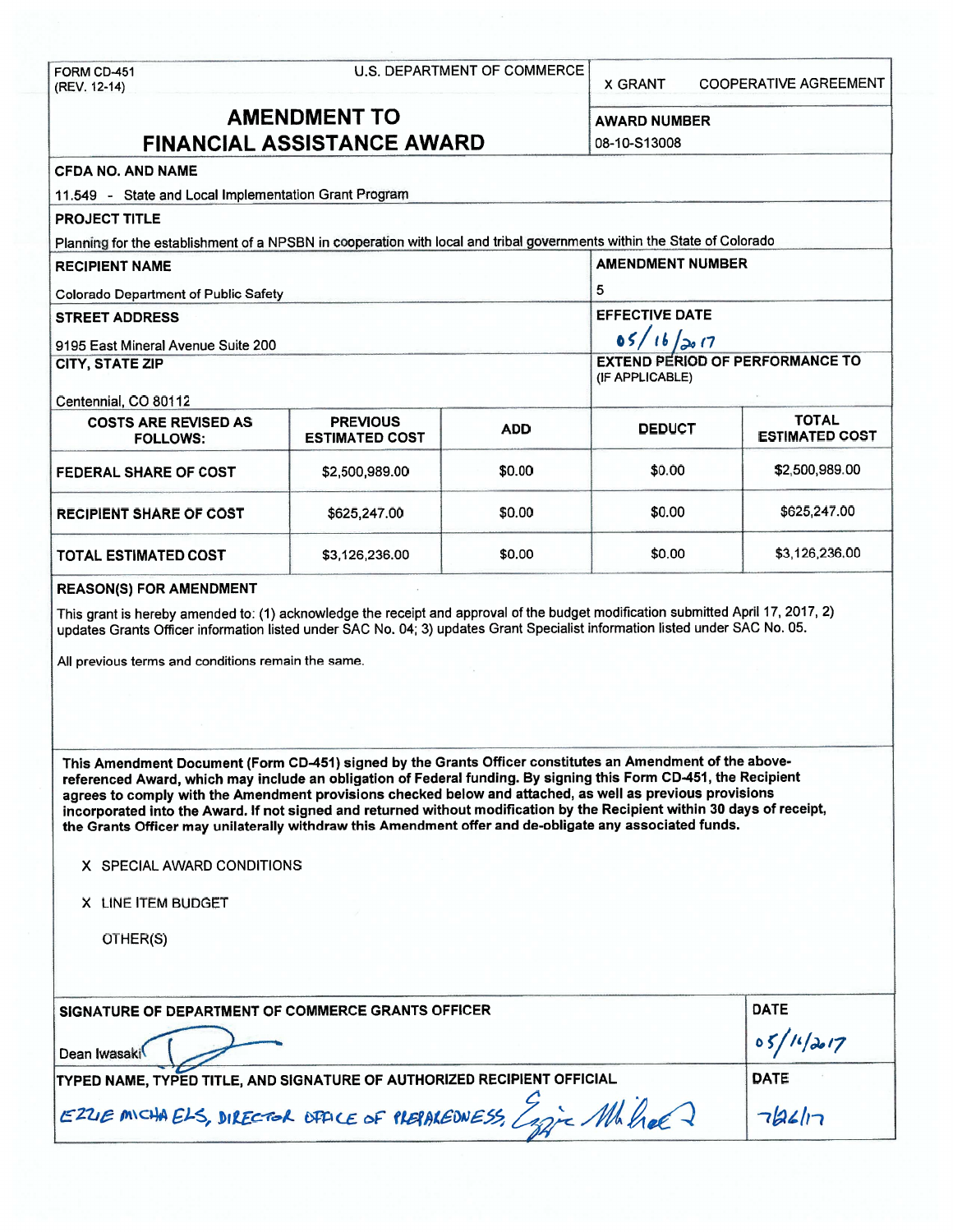Award Number: 08-10-S13008, Amendment Number 5 Federal Program Officer: Michael Dame Requisition Number: S13008 Employer Identification Number: 840644741 Dun & Bradstreet No: 828955315 Recipient ID: 0817524 Requester ID: 0817524

### **Award ACCS Information**

| <b>Bureau</b><br>Code | <b>FCFY</b> | <b>Project-Task</b> | <b>Org Gode</b>        | <b>Obi Class</b> | <b>Obligation Amount</b> |
|-----------------------|-------------|---------------------|------------------------|------------------|--------------------------|
|                       | 2013        | 8150000-000         | 11-00-0000-00-00-00-00 | 41-19-00-00      | \$0.00                   |

### **Award Contact Information**

| <b>Contact Name</b>   | <b>Contact Type</b> | Email                        | Phone      |
|-----------------------|---------------------|------------------------------|------------|
| Ms. Ester Son         | Administrative      | esther ester son@state.co.us | 7208526627 |
| Michaels<br>Mr. Ezzie | <b>Fechnical</b>    | ezzie.michaels@state.co.us   | 7208526607 |

 $S$  Esther

# **NIST Grants Officer:**

Nuria Martinez 100 Bureau Drive, MS 1650 Gaithersburg, MD 20899-1650 (301) 975-6215

### **NIST Grants Specialist:**

Samantha Wigglesworth 100 Bureau Drive, MS 1650 Gaithersburg, MD 20899-1650 (301) 975-4166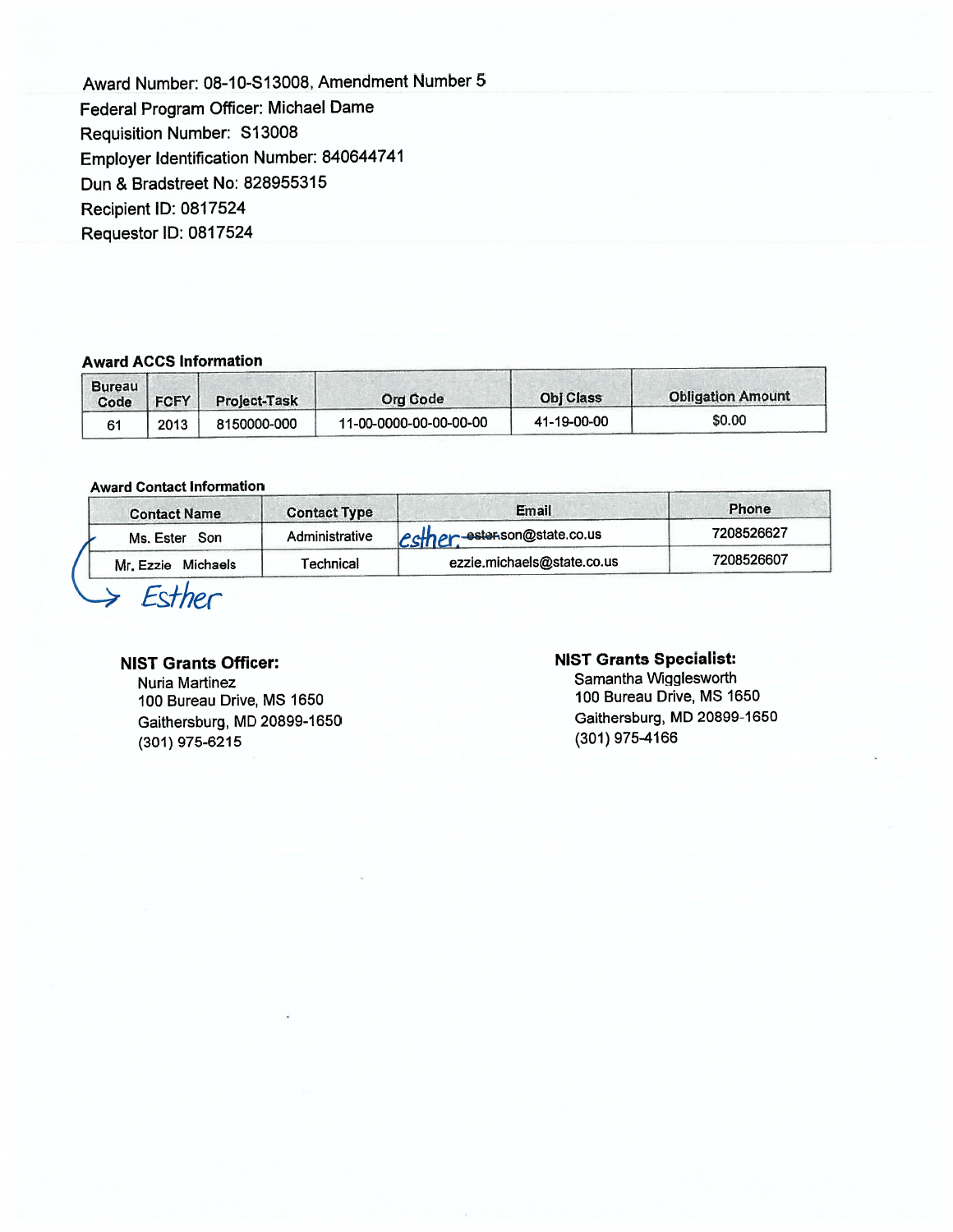Grant Award Number: 08-10-S13008 Recipient Organization: Colorado Department of Public Safety Amendment No. 05

# **National Institute of Standards and Technology State and Local Implementation Grant Program Special Award Conditions**

### **4. The Grants Officer's name, address, and telephone number are:**

Nuria Martinez National Institute of Standards and Technology 100 Bureau Drive, Mail Stop 1650 Gaithersburg, MD 20899-1650 Telephone: 301-975-6215 Email: nuria.martinez@nist.gov

## **5. The Grant Specialist's name, address, and telephone number are:**

Samantha Wigglesworth National Institute of Standards and Technology 100 Bureau Drive, Mail Stop 1650 Gaithersburg, MD 20899-1650 Telephone: 301-975-4166 Email: samantha.wigglesworth@nist.gov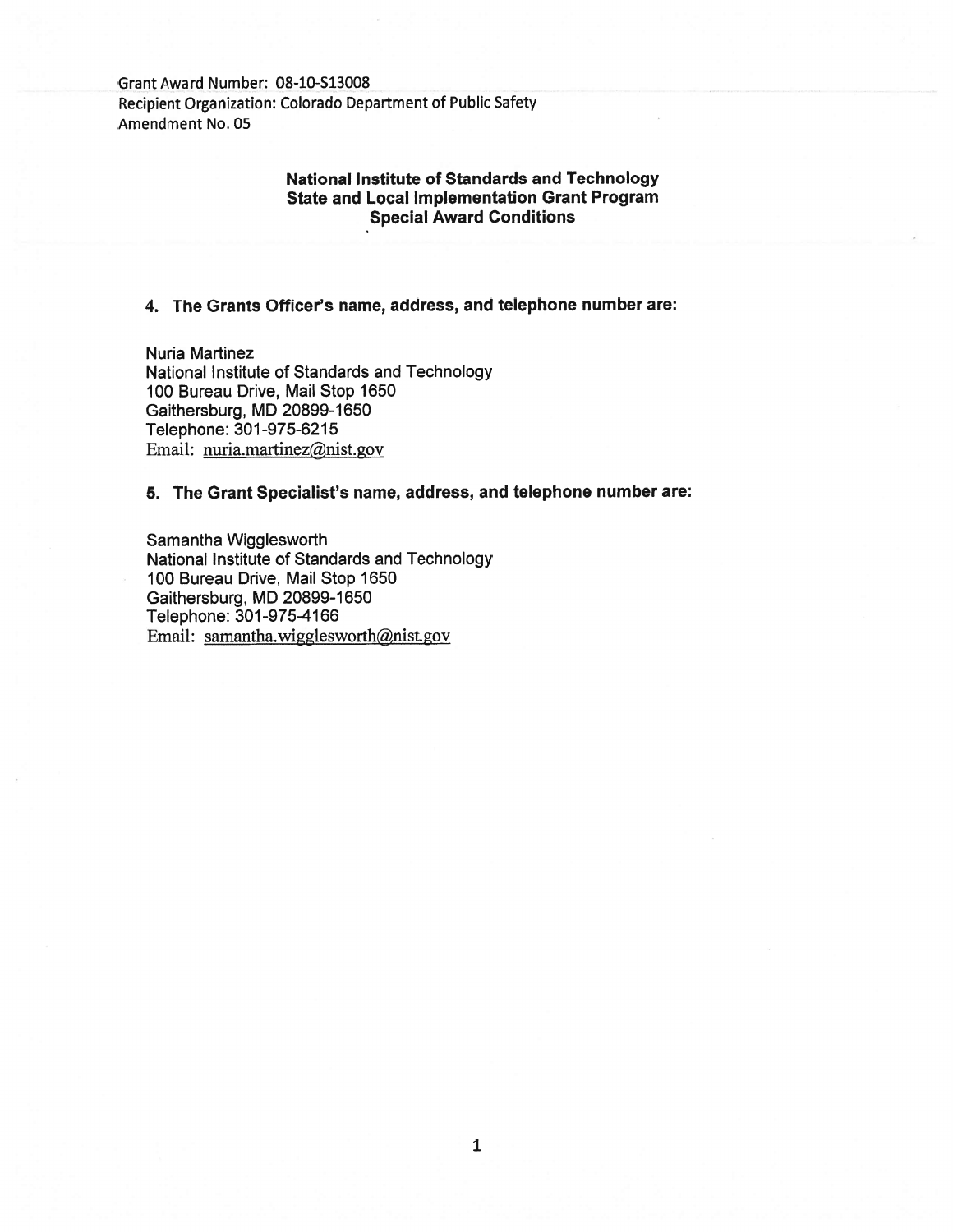## **BUDGET INFORMATION - Non-Construction Programs**

OMB Number: 4040-0006 Expiration Date: 01/31/2019

#### **Grant Program Catalog of Federal** New or Revised Budget **Estimated Unobligated Funds Function or Domestic Assistance Activity Number** Non-Federal Federal Non-Federal **Total** Federal  $(f)$  $(g)$  $(a)$  $(b)$  $(c)$  $(d)$  $(e)$ 1. State and Local  $11.549$ ls. 625,247.00 \$ 3,126,236.00 ls.  $2,500,989.00$  \$  $\vert$ s Implementation Grant  $2.$ 3. 4. ls:  $2,500,989.00$  \$ 625, 247.00 \$ 3,126,236.00  $|\boldsymbol{\mathsf{s}}|$  $\left| \frac{2}{2} \right|$ 5. **Totals**

**SECTION A - BUDGET SUMMARY** 

Standard Form 424A (Rev. 7-97) Prescribed by OMB (Circular A-102) Page 1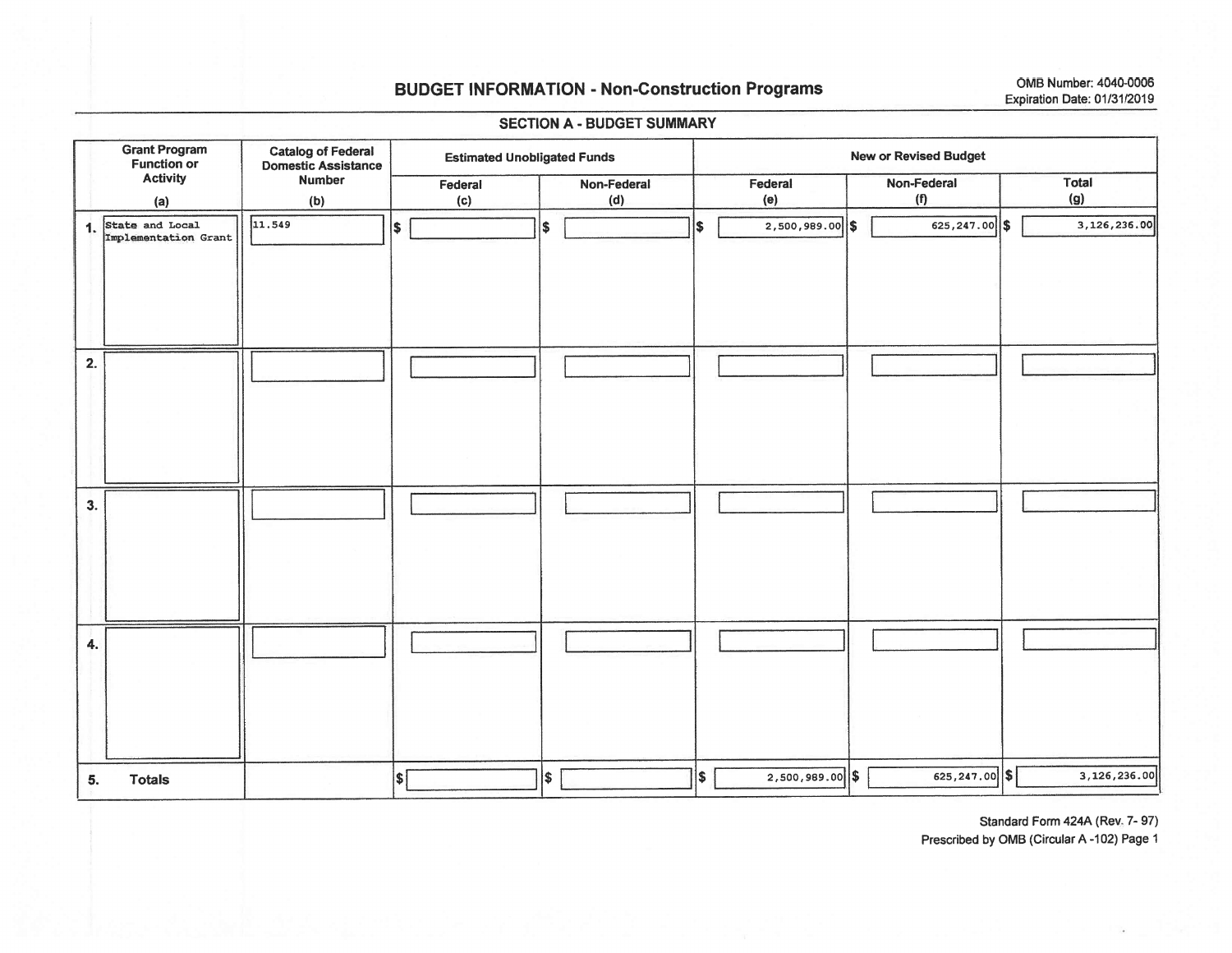| <b>6. Object Class Categories</b>      |     |                                         |     | <b>GRANT PROGRAM, FUNCTION OR ACTIVITY</b> |               |                  |                             | Total        |
|----------------------------------------|-----|-----------------------------------------|-----|--------------------------------------------|---------------|------------------|-----------------------------|--------------|
|                                        | (1) | State and Local<br>Implementation Grant | (2) |                                            | (3)           | $\overline{(4)}$ |                             | (5)          |
| a. Personnel                           | \$  | 782, 011.50 \$                          |     | 0.00                                       | $\mathsf{\$}$ | \$               | \$                          | 782,011.50   |
| b. Fringe Benefits                     |     | 240,073.09                              |     | 0.00                                       |               |                  |                             | 240,073.09   |
| c. Travel                              |     | 272,954.00                              |     | 0.00                                       |               |                  |                             | 272,954.00   |
| d. Equipment                           |     | 0.00                                    |     | 0.00                                       |               |                  |                             |              |
| e. Supplies                            |     | 38,444.00                               |     | 0.00                                       |               |                  |                             | 38,444.00    |
| f. Contractual                         |     | 1,099,817.41                            |     | 0.00                                       |               |                  |                             | 1,099,817.41 |
| g. Construction                        |     | 0.00                                    |     | 0.00                                       |               |                  |                             |              |
| h. Other                               |     | 67,689.00                               |     | 625, 247.00                                |               |                  |                             | 692,936.00   |
| i. Total Direct Charges (sum of 6a-6h) |     | 2,500,989.00                            |     | 625, 247.00                                |               |                  | $\mathsf{S}$                | 3,126,236.00 |
| j. Indirect Charges                    |     | 0.00                                    |     | 0.00                                       |               |                  | $\boldsymbol{s}$            |              |
| k. TOTALS (sum of 6i and 6j)           | \$  | $2,500,989.00$ \$                       |     | $625, 247.00$ \$                           |               | \$               | $\left  \mathbf{s} \right $ | 3,126,236.00 |
| 7. Program Income                      | \$  | $0.00$ \$                               |     | $0.00$ \$                                  |               | \$               | s <sub>i</sub>              |              |

#### **SECTION B - BUDGET CATEGORIES**

**Authorized for Local Reproduction** 

Standard Form 424A (Rev. 7-97)

Prescribed by OMB (Circular A-102) Page 1A